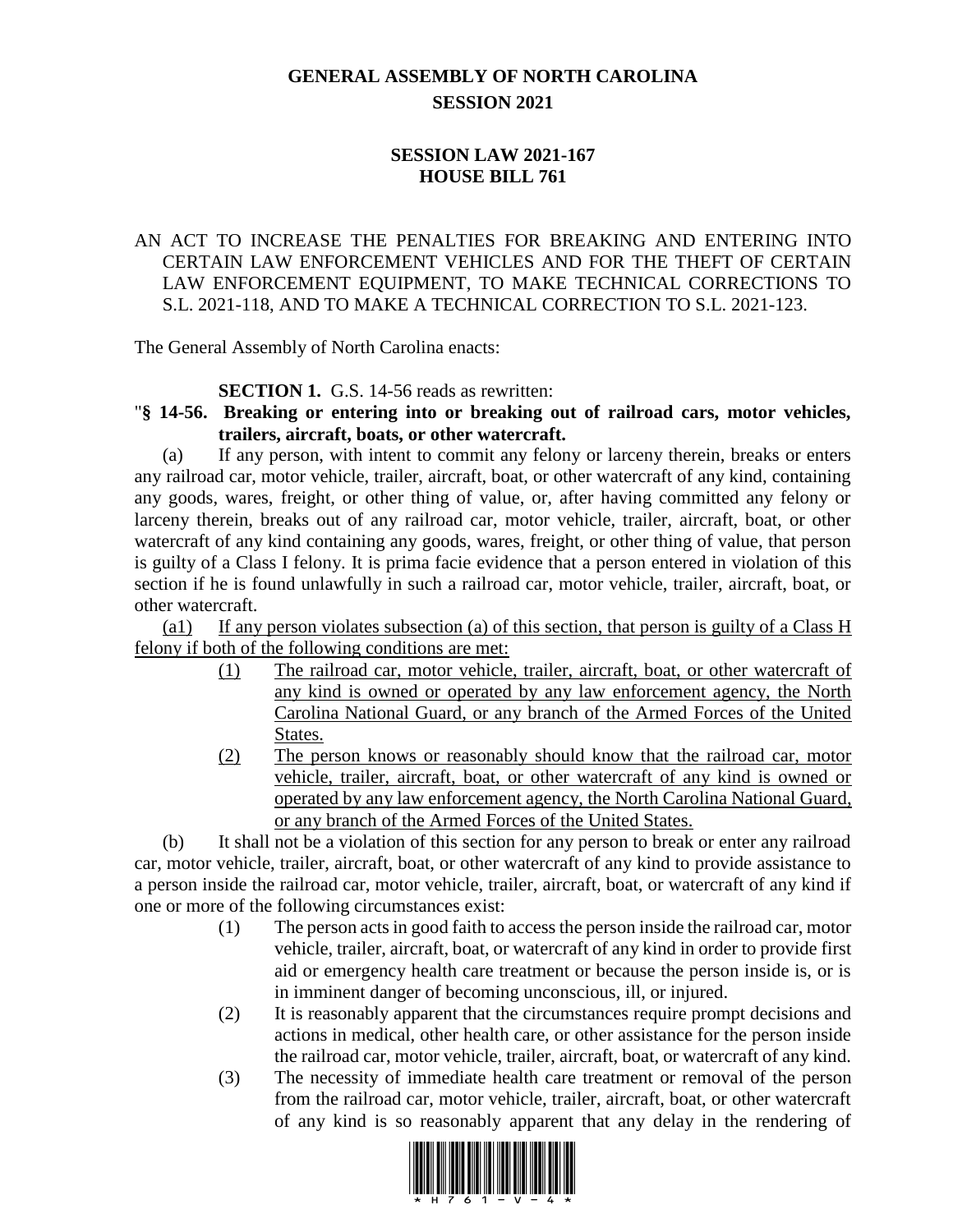treatment or removal would seriously worsen the physical condition or endanger the life of the person."

**SECTION 2.** Article 16 of Chapter 14 of the General Statutes is amended by adding a new section to read:

## "**§ 14-72.9. Larceny of law enforcement equipment.**

- (a) Definitions.
	- (1) "Law enforcement equipment" means any equipment owned or operated by a law enforcement agency and used by law enforcement agencies to conduct law enforcement operations, including firearms and any other type of weapon, ammunition, radios, computers, handcuffs and other restraints, phones, cell site simulators, light bars, and sirens.
	- (2) "Law enforcement vehicle" means any railroad car, motor vehicle, trailer, aircraft, boat, or other watercraft of any kind owned or operated by any law enforcement agency, the North Carolina National Guard, or any branch of the Armed Forces of the United States.

(b) Offense. – A person is guilty of a Class H felony if the person commits larceny of law enforcement equipment from a law enforcement vehicle and the person knows, or reasonably should know, that the vehicle was a law enforcement vehicle and that the property was law enforcement equipment.

(c) Additional Offense. – A person is guilty of a Class G felony if the person violated subsection (b) of this section and the law enforcement equipment is valued in excess of one thousand dollars (\$1,000)."

**SECTION 2.3.(a)** G.S. 15A-145.5(c1)(1), as amended by Section 1 of S.L. 2021-118, reads as rewritten:

- "(1) An affidavit by the petitioner that the petitioner is of good moral character and one of the following statements:
	- a. If the petition is for the expunction of one or more nonviolent misdemeanors, that the petitioner has not been convicted of any other felony or misdemeanor, other than a traffic violation, under the laws of the United States or the laws of this State or any other state during the applicable five-year, seven-year, 10-year, or 20-year five-year or seven-year waiting period set forth in subsection (c) of this section.
	- b. If the petition is for the expunction of one or up to three nonviolent felonies, that the petitioner has not been convicted under the laws of the United States or the laws of this State or any other state of any misdemeanor, other than a traffic violation, in the five years preceding the petition, or any felony during the applicable 10-year or 20-year waiting period set forth in subsection (c) of this section."

**SECTION 2.3.(b)** This section becomes effective December 1, 2021, and applies to petitions filed on or after that date.

**SECTION 2.4.(a)** Section 7 of S.L. 2021-123 reads as rewritten:

"**SECTION 7.** The Juvenile Justice Section of the Division of Adult Correction and Juvenile Justice of the Department of Public Safety shall report to the Joint Legislative Oversight Committee on Justice and Public Safety no later than March 1, 2023, and annually thereafter, on all complaints filed received against a juvenile less than 10 years of age, but at least 6 years of age. The report shall include the following information about the complaints and the juveniles against whom the complaints were made:

(1) A summary containing the following information about all complaints filed since the last report:

 $(a)$ a. The total number of complaints.

(b)b. The offenses alleged in the complaints, organized by class of offense.